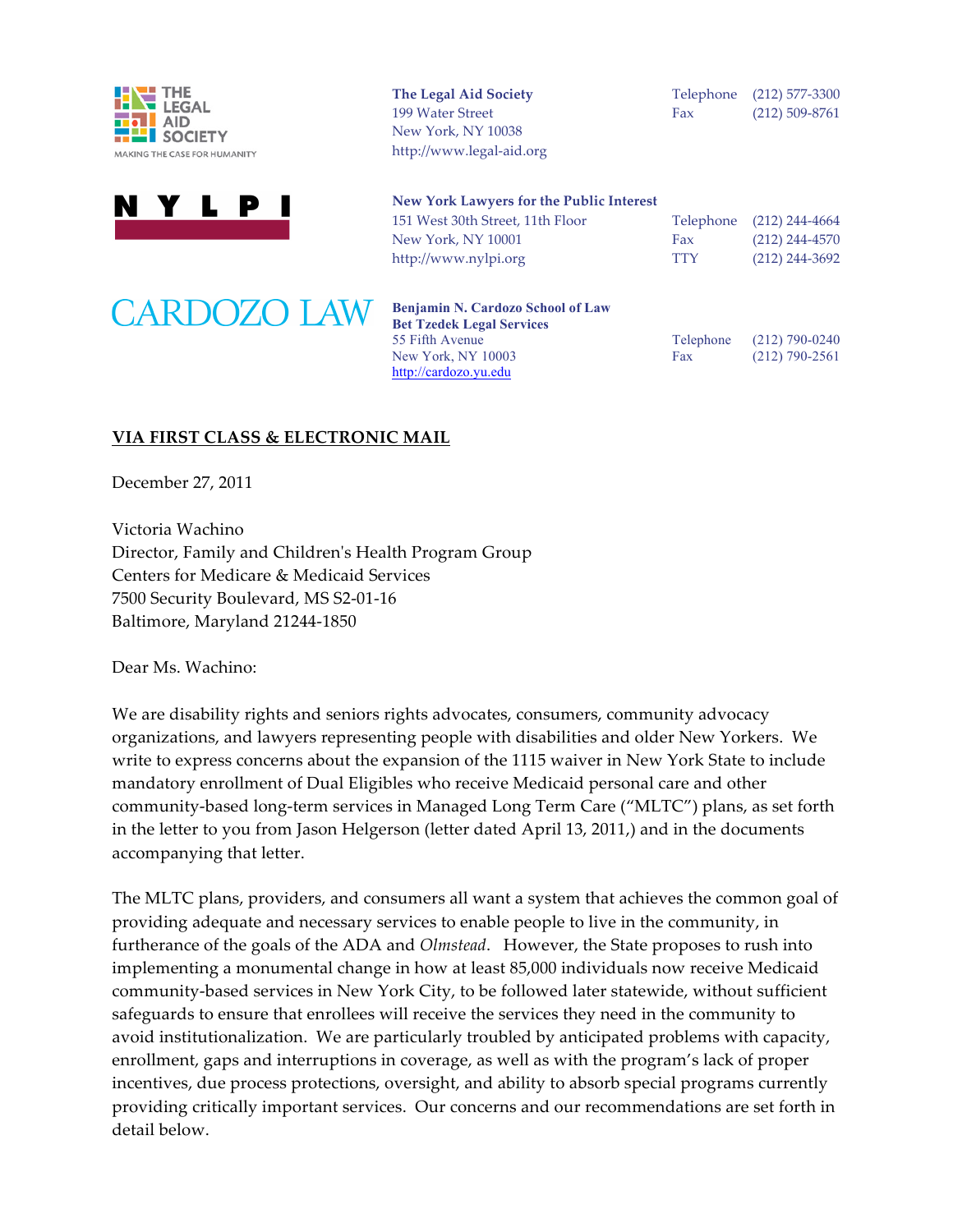### **SUMMARY OF RECOMMENDATIONS**

**1. Timing and Capacity -- Mandatory enrollment should not begin until other systemic concerns described below are addressed, and then solely with new applicants --** over 1,000 persons per month in NYC alone, which would provide an opportunity to work out and test the new systems. **Enrollment of current personal care and other program recipients should not begin until at least six months later**, after the State, in consultation with stakeholders, has monitored the impact of mandatory enrollment upon new applicants and adjusted the capitation rates and other systems as necessary.

**2. Adequate Information Must be Provided to Consumers for Informed Choice in Enrollment, and the Network of Community Partners Must be Educated About the Sweeping Changes.**

**3. Increased Consumer Protections & State Oversight Are Needed to Ensure Compliance with Olmstead.**

- A. **MLTC Plans must be at risk for nursing home costs as well as community-based services costs,** and must not be permitted to dis-enroll members whom they determine require nursing home placement. Plans must incorporate risk adjustments or other mechanisms that incentivize community-based services.
- B. **Plans must be given uniform standards for determining medical necessity that are consistent with established policy and precedent.** Mandatory enrollment must be postponed at least until the State has tested, revised, solicited input from consumers and other stakeholders, and conducted the necessary training for a new **Uniform Assessment Tool** that will be used by MLTC plans.
- C. **When a plan determines that community-based services are not appropriate and that nursing home placement is necessary, the plan must give notice of such proposed placement both to the consumer, with appeal rights, and to an outside review entity,** such as an independent living center, who will be funded to ascertain whether the member voluntarily agrees to placement based on an informed choice, and whether community-based services could be provided.
- D. **More robust state oversight is needed, including expansion of Quality Assurance Reporting Requirements (QARR)** to include additional metrics applicable to members who need long-term care.
- E. **The State must ensure that an MLTC member has the due process right to continue receiving services unchanged, as "aid continuing" pending a hearing, before an MLTC plan reduces or terminates services** that were previously authorized by the plan or by the prior-approval procedure for the services that the individual previously received before mandatory MLTC enrollment.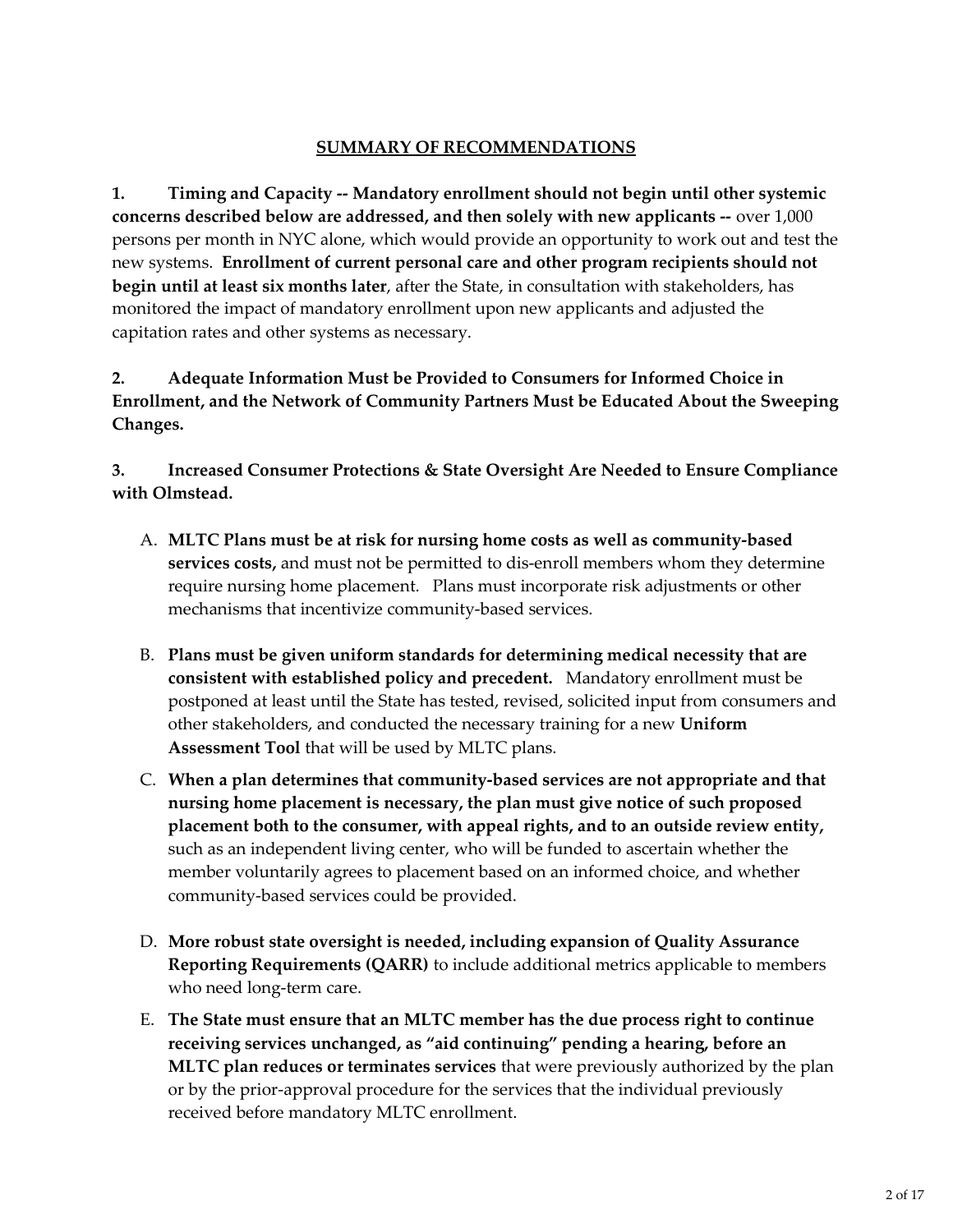F. **DOH must create, in partnership with consumers and their advocates, an Americans with Disabilities Act Compliance Appendix to the contract,** and monitor its implementation as a step towards disability literacy.

**4. Access to Special Program Services** -- **Long-Term Home Health Program (LTHHP) and Consumer-Directed Personal Assistance Program (CDPAP ) recipients should be excluded from mandatory managed long term care.** LTHHP recipients are already enrolled in a 1915(c) waiver with cost neutrality requirements and care management, and stand to lose spousal impoverishment protections as well as waiver services. CDPAP recipients and applicants also should be exempted until the State develops adequate requirements to preserve the CDPAP model as developed in New York State.

**5**. **A new point of entry that is accessible for NYC residents with disabilities seeking community-based long-term care services to apply for and renew Medicaid is not yet developed, tested or publicized, threatening to disrupt care and deny access.** It is critical that mandatory enrollment not commence until procedures are established to ensure that no vital Medicaid home care will be discontinued during temporary lapses in Medicaid pending resolution of renewal errors, and to ensure that Medicaid applications and requests for home care services are processed expeditiously in ways that reasonably accommodate the disabilities of the applicants.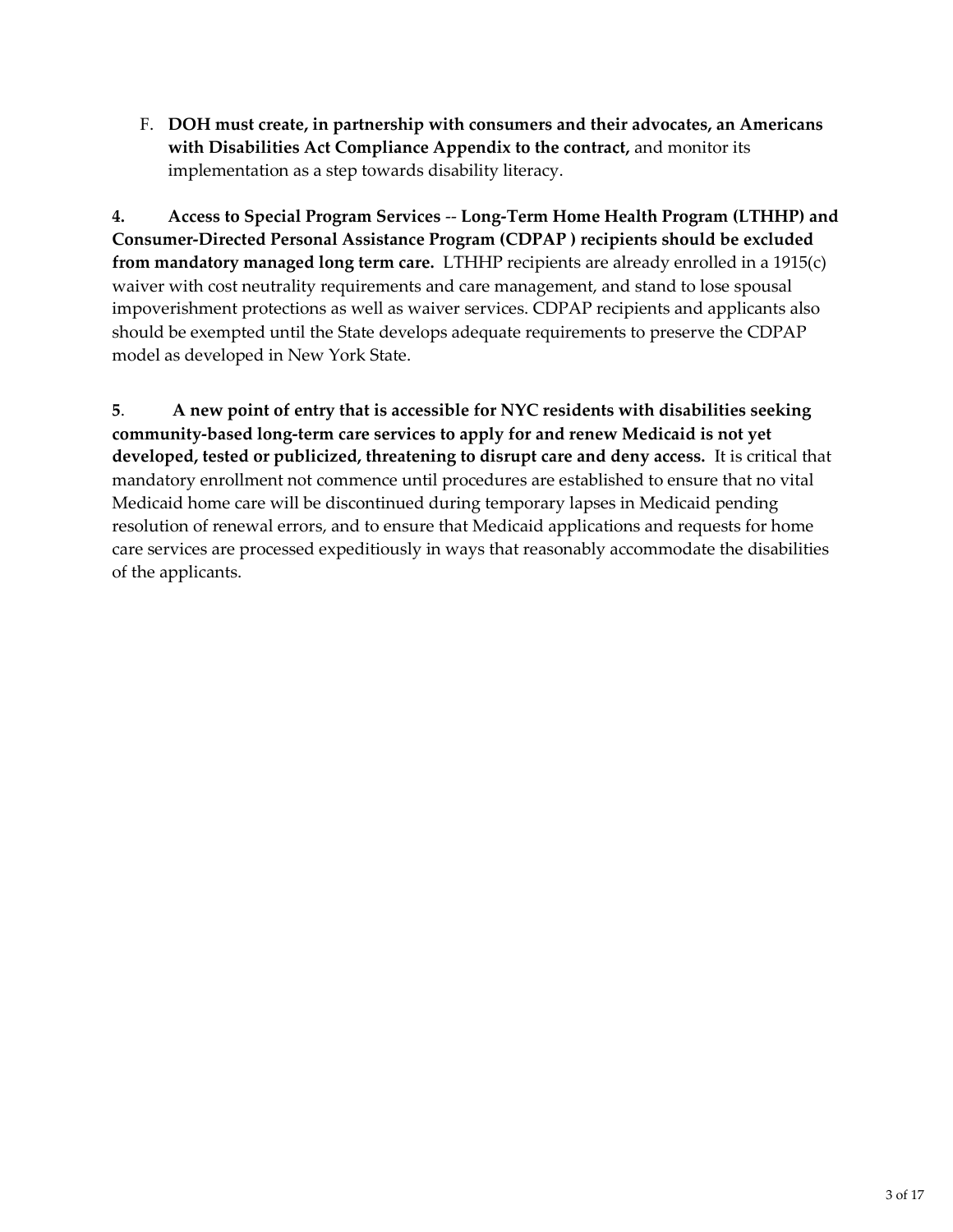### **DETAILED RECOMMENDATIONS**

### **1. TIMING AND CAPACITY**

The State's recent *Draft Enrollment Plan* proposes to implement mandatory MLTC much more rapidly than originally proposed. Beginning April 2012, all new applicants for personal care in NYC -- about 1170 per month $^{\scriptscriptstyle 1}$  -- will be required to enroll in a Managed Long Term Care plan, and within only six months – instead of the original 36 months -- all 45,000 current personal care recipients<sup>2</sup> -- will be enrolled in MLTC. The transfer of current personal care recipients alone will increase by 150 percent the number now voluntarily enrolled in MLTC -- 29,000 in NYC. Similarly, the State does not specify the numbers of individuals to be enrolled in the second phase, when the draft plan proposes to enroll *all* CHHA recipients, Long Term Home Health Plan (1915 waiver) recipients, adult day health care and private duty nursing recipients in NYC during only two months—November and December 2012. We estimate that these enrollees will number at least 40,000 – 60,000 in New York City alone.<sup>3</sup>

The rushed enrollment challenges not only the plans' capacity to absorb large numbers of enrollees, but also their ability to serve enrollees with more extensive needs for home care and

<sup>2</sup> An average of 50,410 people received personal care in NYC per month in the First Quarter 2010. NYS Dept. of Health, Medicaid Quarterly Reports of Beneficiaries, Expenditures, and Units of Service by Category of Service by Aid Category by Region, posted at

http://www.health.ny.gov/nysdoh/medstat/quarterly/aid/quarterly.htm; scroll to 2010 – First Quarter, direct link at http://www.health.ny.gov/nysdoh/medstat/quarterly/aid/2010/q1/docs/2010\_q1\_aid.xls. (Note that the number receiving personal care services for First Quarter 2010 has been reduced by about 5,000 to reflect the number of mainstream Medicaid managed care recipients whose personal care services were newly carved into their managed care benefit package on August 1, 2011.)

<sup>3</sup> This is based, in part, on an estimated 49,989 people receive long-term CHHA services in NYC. (This is 69% of the 59,405 people receiving CHHA services per month in NYC in Q1 2010, excluding 31% estimated by the United Hospital Fund to be short-term users). See NYS DOH Medicaid Quarterly Reports, supra, n 2; and Alene Hokenstad et al., *An Overview of Medicaid Long-Term Care Programs in New York* (United Hospital Fund 2009)(p. 9), posted at http://www.uhfnyc.org/publications/880507. In addition to the CHHA recipients, in Calendar Year 2008 the following numbers of NYC residents received other long-term care services: Long Term Home Health Care Program --16,289; Adult Day Health Care --10,524; Assisted Living Program -- 1,932.; private duty nursing – unknown. NYS DOH, *Interim Report Home Health Care Reimbursement Work Group* (Dec. 2009)(Table 2-A: NYS Medicaid Recipient Counts for Long Term Care Services – NYC)(posted at

http://www.health.ny.gov/facilities/long\_term\_care/reimbursement/docs/hcrw\_interim\_report.pdf). The total potential non-personal care enrollees, then, are 69,734. Even a reduction by 30% to eliminate any duplication and short-term usage still leaves 50,000 people to enroll in two months.

<sup>&</sup>lt;sup>1</sup> NYC HRA Home Care Services Program, "Screen, Intake & Pending (SIP) Unit CASA by CASA REPORT" (average 1170 applications filed per month for the six months ending January 2010, of which about 250 new cases per month approved for service)(provided in April 2010 to Selfhelp Community Services, Inc. in response to Freedom of Information request.)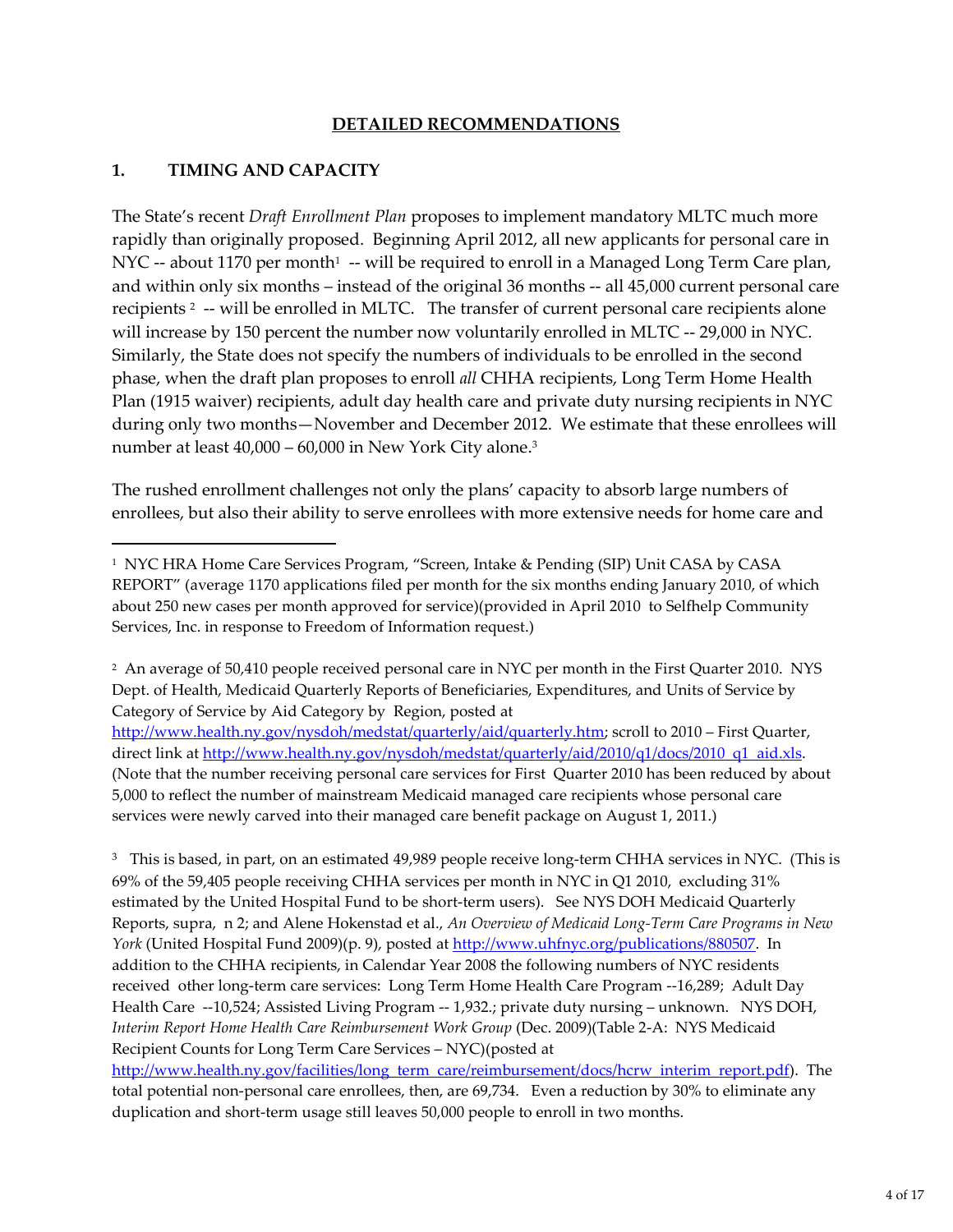other services. We question the State's claim that the current voluntary MLTC plans are equipped to serve the influx of new members because they already serve members with a "high level of impairment." The State admits that the current population served by MLTC "…is less impaired than the nursing home population," yet it fails to compare the MLTC population to the Medicaid personal care population about to be enrolled *en masse*. According to the United Hospital Fund, "…two-thirds of New York City's personal care beneficiaries had comparable levels of need [to nursing home residents] on key indicators, such as functional and cognitive status, as indicated by resource utilization group ("RUG") scores…."<sup>4</sup> Moreover, we firmly believe that in the last six years of voluntary MLTC enrollment, many of the MLTC plans have "cherry-picked" a lower need population, in effect siphoning off people from the low end of the bell curve of personal care and CHHA recipients, and thereby leaving a higher-acuity population in the personal care and CHHA programs.

**The personal care services provided to the New York City residents who will be mandated to enroll in MLTC plans were authorized under a tightly regulated prior authorization procedure that strictly limits services to those that are** *medically necessary* **under state law –** any reduction by the MLTC plans threatens their health and safety**.** These strict utilization controls, which entail an onerous multi-assessment regime conducted by the local Medicaid offices (the Human Resources Administration, or "HRA," in New York City) and subject to review by the State when consumers request administrative hearings, already ensure that only "medically necessary" services are provided. This strict prior approval mechanism prevents any excessive usage that might occur in other **"**fee for service" systems. A sense of the rigor of this process—and the vulnerability of this high-need population—can be gleaned from sampling the thousands of hearing decisions issued by the State, finding that HRA *denied* adequate services. *See*, *e.g.,* Hearing No. 5874576L decision dated Oct. 14, 2011.<sup>5</sup> Therefore, any reduction by MLTC plans in the personal care services that have been determined to be medically necessary is potentially life-threatening. Over 40 percent of personal care recipients have been receiving personal care services for at least seven years due to long-term chronic conditions.<sup>6</sup> Therefore, any reduction by MLTC plans in the personal care services that have been determined to be medically necessary is potentially life-threatening.

<sup>4</sup> Alene Hokenstad et al., *An Overview of Medicaid Long-Term Care Programs in New York* (United Hospital Fund 2009), posted at http://www.uhfnyc.org/publications/880507; *see also* S. Samis & M. Birnbaum, *Medicaid Personal Care in New York City: Service Use and Spending Patterns* (United Hospital Fund 2010), posted at http://www.uhfnyc.org/publications/880720 (Over 70 percent of New York City personal care recipients in a 2003 cohort had at least one chronic disease, and over half had multiple chronic diseases, with one in four recipients having a mental health diagnosis.)

<sup>&</sup>lt;sup>5</sup> Decision posted online at http://www.otda.ny.gov/fair%20hearing%20images/2011-10/Redacted\_5874576L.pdf.

<sup>6</sup> S. Samis & M. Birnbaum, *Medicaid Personal Care in New York City: Service Use and Spending Patterns* (United Hospital Fund 2010), *supra*, at pp. iii-iv, 6-8.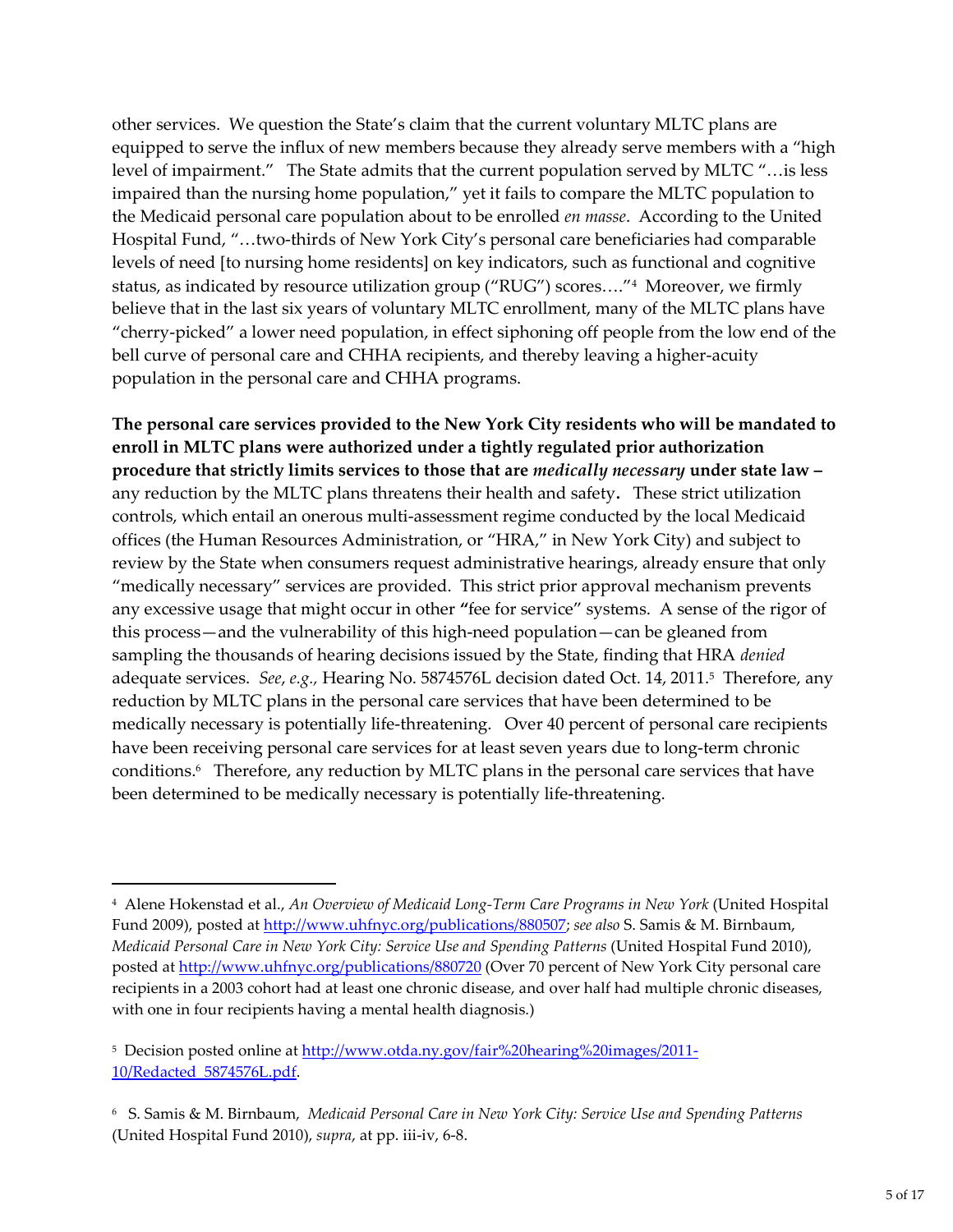The capacity of these MLTC plans to receive and serve an influx of at least 85,000 new members in--many of whom have higher level needs—is not clear, especially not on the implementation timeline proposed. The risk-adjusted capitation rates that have been calculated for plans currently are based on the acuity of their current voluntary enrollees – the State has not projected whether the acuity of the anticipated increased enrollment will require adjustment of these rates – without adequate rates or risk adjustments such as outlier payments or stop-loss mechanisms, both plans and consumers are at risk.

**In the summer of 2011, some MLTC plans in New York City were backlogged in processing the influx of a few thousand clients transitioned from fee-for-service CHHA care** resulting from reimbursement cuts enacted by the State that became effective in April 1, 2011. Considering the delays in absorbing this relatively small influx of new members, we are fearful of the delays to come when tens of thousands of new members are enrolled. The State should obtain from the MLTC plans the information that is needed to assess the respective plans' capacity to process and initiate service on cases referred since April 1, 2011, and to meet the enrollment demand under the mandatory transition timeline.

**RECOMMENDATION: Mandatory enrollment should begin solely with new applicants -** over 1,000 persons per month in NYC alone, which would provide an opportunity to work out and test the new systems. **Enrollment of current personal care and other program recipients should not begin until at least six months later**, after the State, in consultation with stakeholders, has monitored the impact of mandatory enrollment upon new applicants and adjusted the capitation rates and other systems as necessary.

### **2. ADEQUATE INFORMATION MUST BE PROVIDED TO CONSUMERS FOR INFORMED CHOICE IN ENROLLMENT, AND THE NETWORK OF COMMUNITY PARTNERS MUST BE EDUCATED ABOUT THE SWEEPING CHANGES.**

With mandatory enrollment slated to begin in only three months, to date there are no stated plans for informing consumers of their choices, or for educating the huge network of community-based social services and health care providers who assist consumers in accessing Medicaid home care services. Nor is it clear how auto-assignment will work where the existing plans have very different capacities and different specialties (e.g. Guildnet specializes in visually impaired, while Independence Care Systems specialized in physical disabilities.)

The State claims that consumers will receive a description of the types of plans available to make an informed choice. However, the State has *not* circulated drafts of this information for input from stakeholders, including consumers. Information provided to consumers about their choices must include information about the track record of each plan in authorizing services. Consumers need to know the information set forth in Exhibit A (a copy attached hereto) – now available only through Freedom of Information requests. This includes the percentage of members receiving 700+ hours per month (meaning continuous 24-hour care, i.e. 168 hours/ week) and other ranges of hours. Exhibit A shows that four MLTC plans in NYC ranged from 0.2% to 8% in the number of members provided 700+ hours per month. For someone who had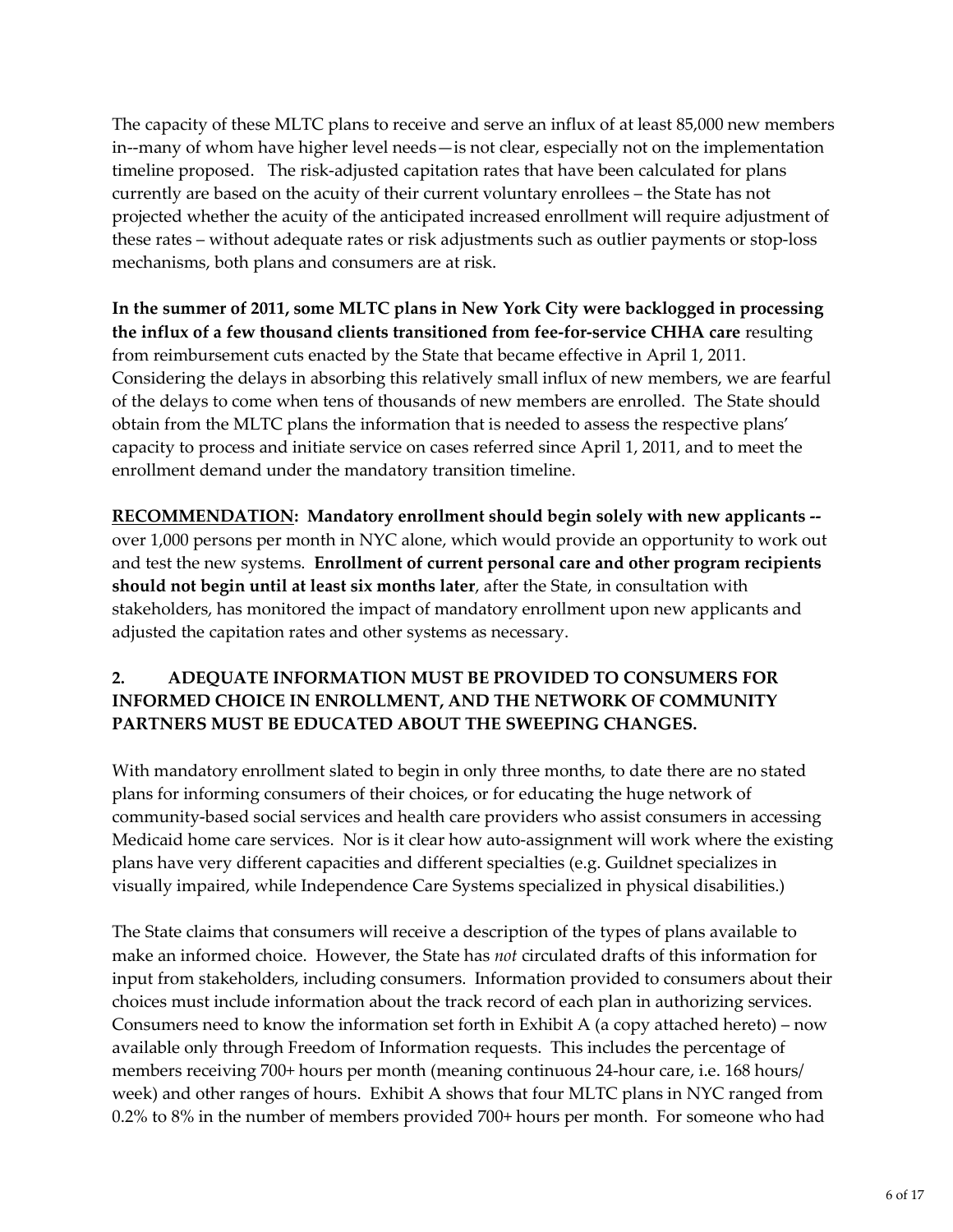been receiving that amount of personal care services for years through the NYC personal care program, this is certainly crucial information in selecting a plan. Similarly, consumers have the right to know the percentage of the capitation rate spent on nursing home care, home care, durable medical equipment, and transportation (*See* Exhibit A.)

**Additionally, statewide consumer and professional education and training are needed; consumer advocacy organizations should be funded to provide such training to the myriad grassroots neighborhood-based organizations that provide services to the aging and disabled.**

# **3. LACK OF CONSUMER PROTECTIONS & STATE OVERSIGHT TO ENSURE COMPLIANCE WITH OLMSTEAD**

We have the following critical concerns, all of which raise serious implications under the Americans with Disabilities Act (ADA) as interpreted in *Olmstead v. L.C., 527 U.S. 581 (1999)*. Terms and conditions of the waiver must incorporate these elements:

A. **MLTC plans must be at risk for nursing home costs as well as community-based services costs, and must not be permitted to dis-enroll members whom they determine require nursing home placement.** Risk adjustments or other mechanisms must be incorporated into the capitation rates and contracts that incentivize communitybased services and offset incentives for nursing home placement for high-need individuals who are "outliers" in terms of need.

Currently, MLTC plans may dis-enroll a member on the basis that he or she requires long-term nursing home placement; this creates an incentive to place higher-cost members into nursing homes rather than to provide adequate community-based services to prevent institutionalization. Moreover, for the small number of recipients for whom nursing home care is less costly than community-based care – roughly two percent of the current personal care population -- there are no mechanisms to counter the financial incentive for the MLTC plans to institutionalize them, in violation of *Olmstead* and the ADA. There are about 1,200 people in NYC who now receive continuous 24-hour services (2 – 12-hour shifts/day), out of about 50,000 personal care recipients. In addition, an unknown but presumably small number of the 59,000 home health recipients receive 24-hour care because they need round-the-clock assistance with toileting, ambulation, turning and positioning and other (activities of daily living ("ADLs") because of dementia, stroke, multiple sclerosis, or other severe chronic conditions. *The State has proposed no mechanism to counter the incentive created by capitation for the plans to institutionalize these individuals*, despite its articulation of the need for such mechanisms in "care coordination principles."<sup>7</sup> Under the current "voluntary" MLTC system, some MLTC plans already have informed prospective members that they have a

<sup>7</sup> *See* http://www.health.ny.gov/health\_care/medicaid/redesign/docs/2011-11-

<sup>15</sup> care coord model guidelines.pdf at p. 8 (providing no explanation for how rates will "incentivize community-based services.)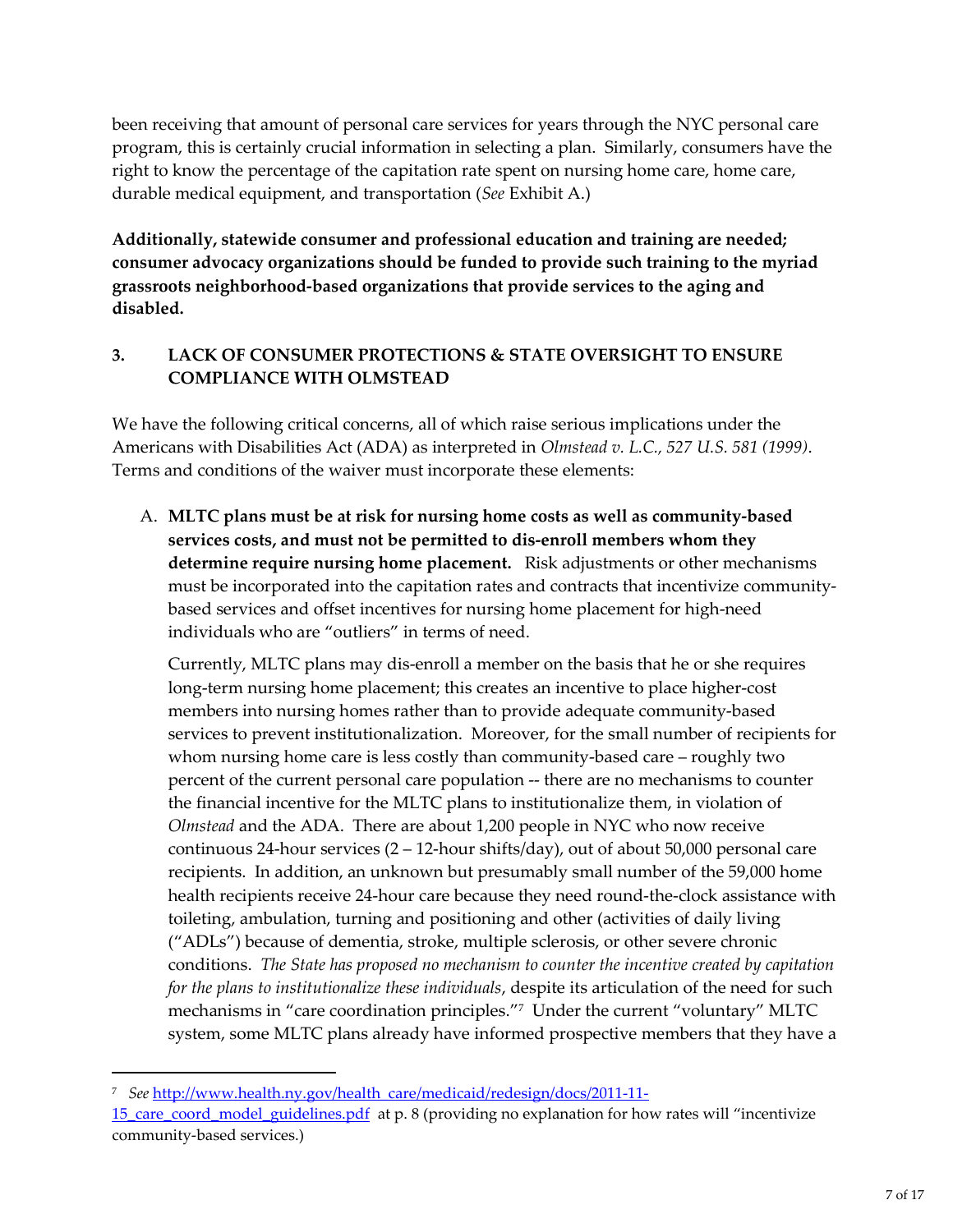limited number of "slots" for 24-hour care. The State has not responded to our requests to consider risk adjustments such as stop-loss mechanisms or outlier payments to ensure access to community-based care.

B. **Plans must be given uniform standards for determining medical necessity that are consistent with established policy and precedent.** Mandatory enrollment must be postponed at least until the State has tested, revised, solicited input from consumers and other stakeholders about, and conducted the necessary training for a new **Uniform Assessment Tool** that will be used by MLTC plans.

Unlike much of the primary and acute medical care authorized under traditional managed care plans, the authorization of long-term care, particularly home care services, must take into account myriad factors that are not solely medical – e.g. the individual's available social network of informal caregivers, his or her housing situation, the logistics needed for basic housekeeping, shopping, and other tasks. **Mandatory enrollment must be postponed at least until the State has tested, revised, and solicited consumers' and other stakeholders' input about, a new Uniform Assessment Tool that will be used by MLTC plans.<sup>8</sup>** The State has said this tool will not be ready for implementation until October 2012. Until then, MLTC plans may simply make up their own rules and guidelines, which will result in inconsistent and arbitrary determinations.

In addition to a uniform assessment tool, the standards used to assess the amount of services necessary must comply with standards set by regulation, litigation and administrative precedent in New York State over decades. In just one example, the MLTC model contract requires involuntary dis-enrollment by the plan when a consumer is hospitalized for 45 days or longer.<sup>9</sup> This requirement potentially violates several court decisions and settlements which have been incorporated into State directives.<sup>10</sup> Similarly, state regulations restrict the use of "task-based assessment" for people determined to have 24-hour a day needs  $(18 \text{ NYCRR } 505.14(b)(5)(v))$ , and a State directive prohibits the denial of personal care services needed to assist a consumer to safely perform basic activities of daily living –a policy that is vital to protect people who have dementia. *See* NYS Dep't of Health GIS 03 MA/003, http://www.health.state.ny.us/health\_care/medicaid/publications/docs/gis/03ma003.pdf. The fair hearing decision example provided on page 5 above cites this directive in reversing the City's denial of personal care services. The same clear authority must control when MLTC plans determine eligibility and need for services.

C. **When a plan determines that community-based services are not appropriate and that nursing home placement is necessary, the plan must give notice of such proposed placement, with appeal rights, both to the consumer and to an outside review entity,**

<sup>&</sup>lt;sup>8</sup> The State also must conduct training in order to effectively implement such a uniform assessment tool.

<sup>&</sup>lt;sup>9</sup> See www.nyhealth.gov/health\_care/managed\_care/mltc/pdf/mltc\_contract.pdf at p. 14, par. D.4(c) (2007).

<sup>&</sup>lt;sup>10</sup> Granato v. Dowling, 74 F.3d 406 (2d Cir. 1996), Burland v. DeBuono, NYS Dept. of Health Local Comm'r. Mem. 99-OCC-LCM-2 (4/20/99); Catanzano v. Dowling, *supra*, App. II to 18 NYCRR 505.23.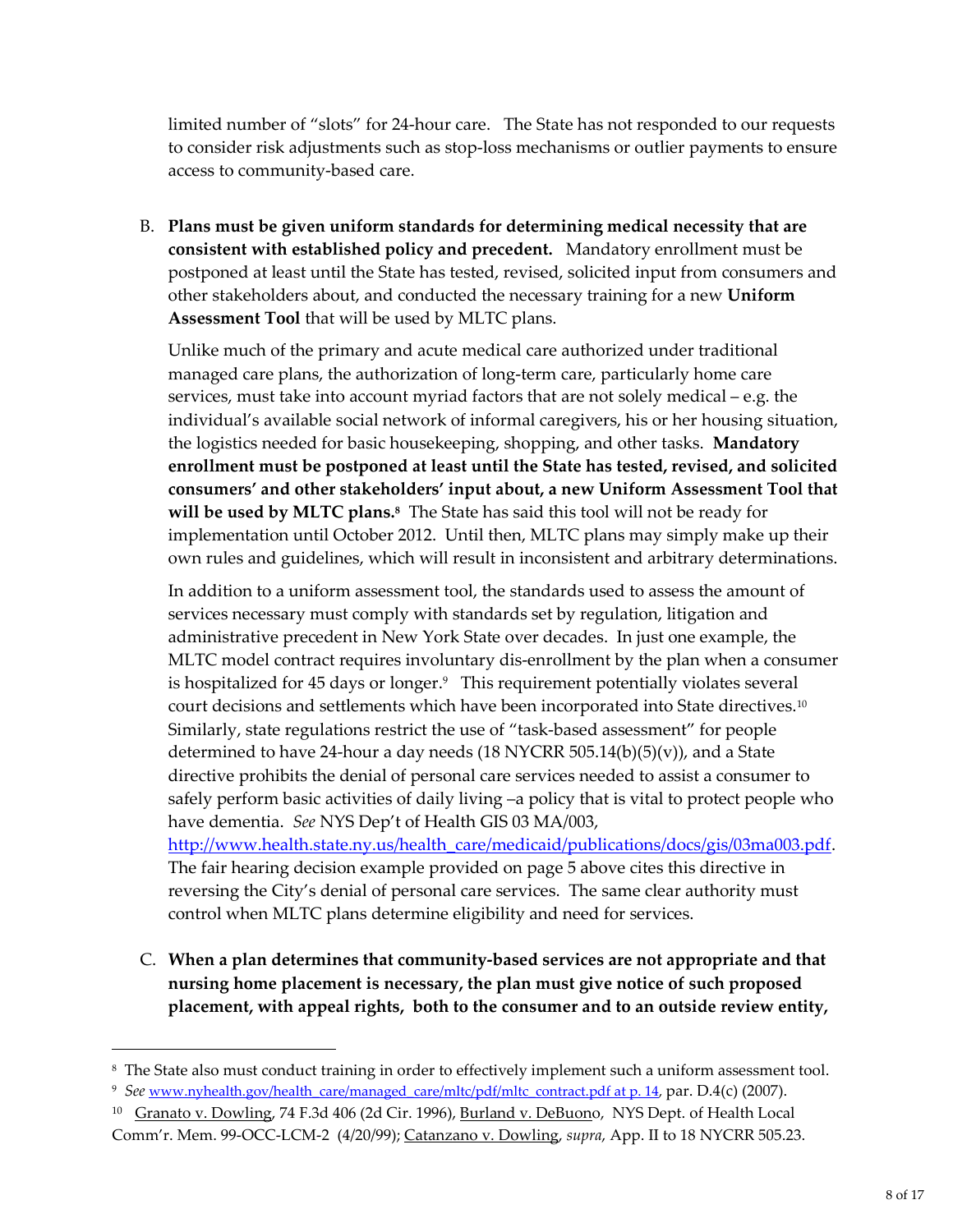such as an independent living center, who will be funded to ascertain whether the member voluntarily agrees to placement based on an informed choice, and whether community-based services could be provided to maintain the individual in the community.

There are insufficient procedural and oversight mechanisms to prevent MLTC plans from utilizing excessive nursing home services instead of community-based care. Even now, with a lower-acuity voluntary enrollment population, some MLTC plans spend as much as  $11.4\%$  of their capitation on nursing home care.<sup>11</sup> We question how and why the State currently permits such high usage of nursing home service, and we are extremely concerned that this usage will only increase when the pool of consumers entering MLTC programs expands to include those now receiving high hours of personal care or CHHA services. The MLTC model contract gives MLTC plans total discretion in determining when to utilize nursing home services that are included in the capitation rate. The State has not proposed any safeguards to ensure access to community-based care.<sup>12</sup> In addition to possible risk adjustments as described above, the SDOH should also implement mandatory reporting requirements, so that an external review entity must first review—and approve—any proposed placement in a nursing home, for services other than short-term rehabilitation services.

### **D. More robust state oversight is needed, including expansion of Quality Assurance Reporting Requirements (QARR) to include additional metrics applicable to members who need long-term care.**

The State must do more pro-active monitoring than simply obtaining reports from MLTC plans on the numbers of grievances or hearings filed, or conducting consumer satisfaction surveys. The vast majority of consumers, who by definition are elderly and/or disabled, many with mental illness, will not utilize the grievance and hearing systems. As the court found in *Mayer v. Wing*, 992 F. Supp. 902 (S.D.N.Y. 1996):

…Although some Medicaid recipients are able to successfully challenge reductions at fair hearings, such hearings are not enough to assure Plaintiffs due process… 'The administrative appeal process is not a substitute for proper prior procedures at the agency level. Whatever its value in individual cases, the administrative appeal process may not regularly be used as a vehicle to conduct a requisite inquiry which the agency continually fails to institute'….

<sup>11</sup> *See* Personal Care Aid Utilization Comparison in MLTC Plans in NYC, page 2 (Based on MLTC Cost Reports filed with State DOH for 2009 Q4)(Two-page summary attached as Exhibit A.) Note that this data was obtained in a Freedom of Information request, and is not readily available to consumers.

<sup>&</sup>lt;sup>12</sup> *See* www.nyhealth.gov/health\_care/managed\_care/mltc/pdf/mltc\_contract.pdf at p. 14, par. D.4(c).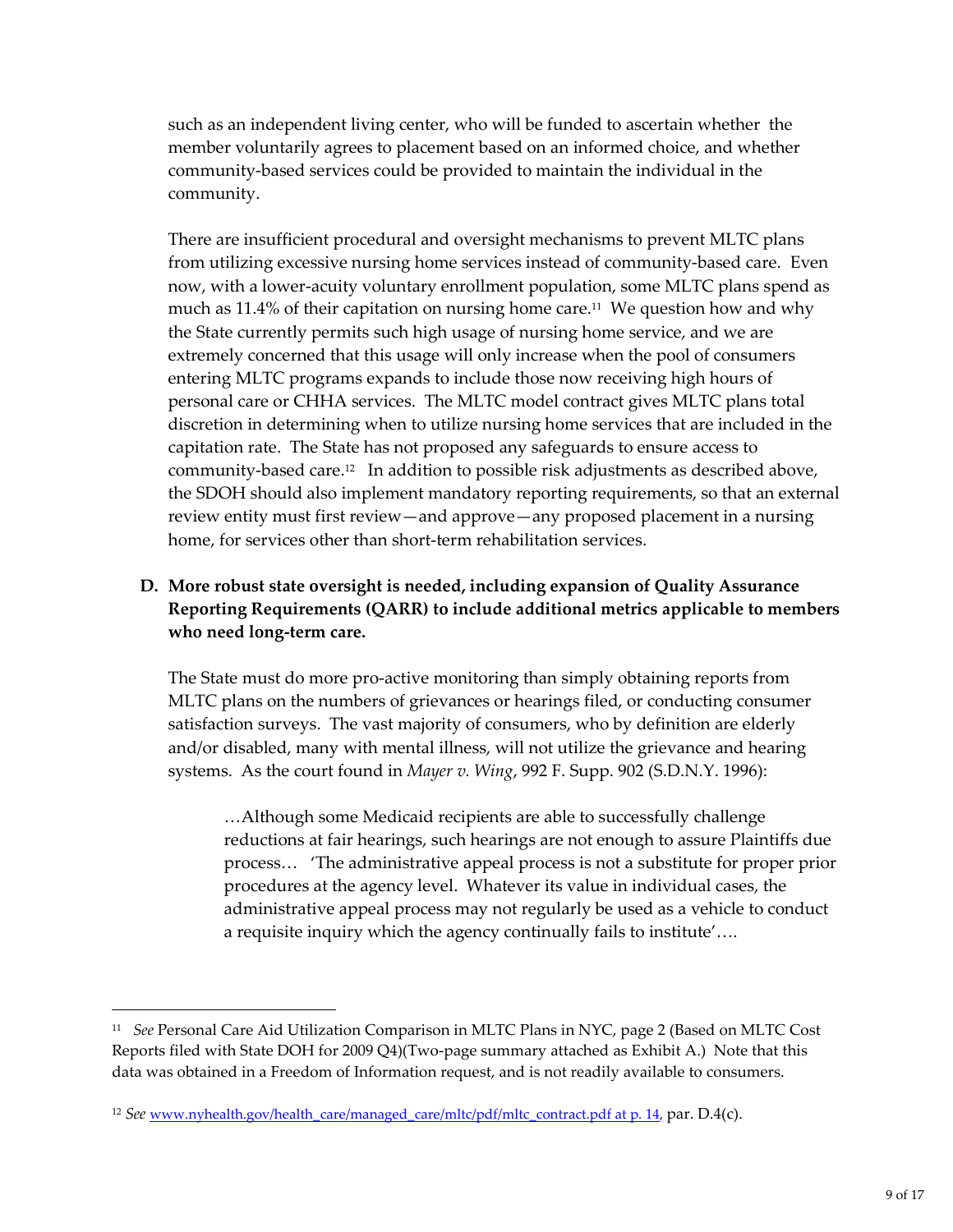992 F. Supp. at 912. Initially, for the at least 85,000 people currently receiving services that are being transferred to MLTC plans, the State must require MLTC plans to report every decision to reduce services from the amount previously authorized under the regulated prior approval system, and every decision to terminate community-based services. The State must then arrange for an independent oversight entity to review such cases to ensure that MLTC plans are not improperly denying services and/or placing people in institutions. Additionally, the State must sample, randomly, approvals and denials for other services – i.e. motorized wheelchairs and other durable medical equipment, transportation for medical care, dental care and eye care, and other services covered in the package. Oversight is also needed to ensure timely authorizations for services.

Quality Assurance Reporting Requirements ("QARR") reporting data must be expanded to include additional metrics that are applicable to members who need long-term care (e.g. ability to perform activities of daily living, prevalence of decubitus conditions, usage of incontinence pads as opposed to assisting with toileting, incidence of falls and other accidents, temporary and permanent nursing home placement.)

E. **The State must ensure that a MLTC member has the due process right to continue receiving services unchanged, as "aid continuing" pending a hearing, before an MLTC plan reduces or terminates services** that were previously authorized by the plan or by the prior-approval procedure for the services that the individual previously received before mandatory MLTC enrollment, regardless of when any authorization period for such services expires.

The proposed procedures deny Medicaid beneficiaries due process protections of advance notice and a hearing before any adverse changes by the MLTC plan in the longterm-care services plan**. <sup>13</sup>** Reduction or termination of Medicaid services must comply with the rights established in *Goldberg v. Kelly*, 397 U.S. 254 (1970), including advance notice and a right to a pre-termination hearing before any change in services is implemented. In this context, this means that before an MLTC plan can change a service plan previously authorized by the former utilization review system, the MLTC plan must provide advance notice and the individual must have a right to a pretermination hearing, with Aid Paid Pending (known as "aid continuing" in NYS) pending the hearing. The State has indicated that now it is interpreting the federal Medicaid managed care regulations at 42 CFR §438.420(b)(4) to mean that the MLTC plan must only continue the enrollee's benefits if the original period covered by the original authorization has not expired. The end result for this fragile population is that the MLTC plan may reduce hours sharply or even terminate services altogether after the standard six-month authorization period expires, with no advance notice and no right

<sup>&</sup>lt;sup>13</sup> Exemplifying the lack of consumer input in the development of the MLTC system, the State Medicaid Redesign Team Subcommittee on Managed Long Term Care designated a Workgroup charged with developing and recommending Fair Hearing and Due Process procedures. The State convened this Workgroup to meet only one time, precluding it from adequately addressing these key issues.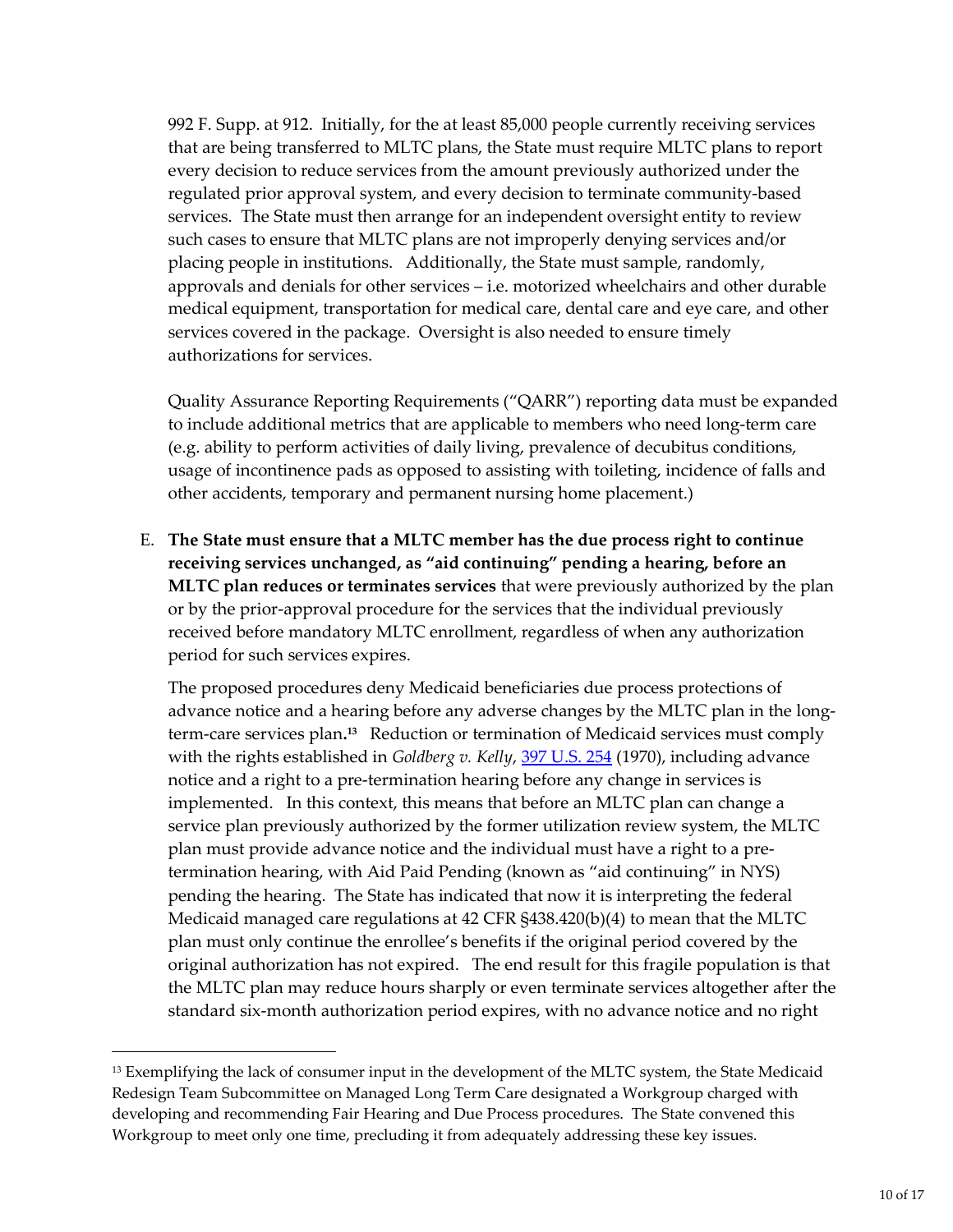for the consumer to receive aid pending a hearing, even for an individual who was found by the NYS Department of Health after an administrative hearing to need 24 hour/day care.

The State incorrectly relies on this federal regulation, promulgated almost a decade ago, which was written for short-term primary and acute medical services, where the individual would have no expectation that services would continue once that medical condition has been treated. At the time, Medicaid-managed care benefit packages did not include *long-term* home care services. Since an individual's chronic conditions rarely will improve, the need for ongoing long-term home care services likely will continue for an indefinite time period. Indeed, the average period of receiving Medicaid personal care services in NYC was found to be 4.75 years in December 2008, with over 40 percent of personal care recipients receiving personal care services for at least seven years.<sup>14</sup>

Failure to accord consumers the right to aid continuing pending a hearing on proposed adverse changes in their service plan would violate due process, as interpreted in *Mayer v. Wing*, *supra* (holding due process prohibits arbitrary reductions in Medicaid personal care services previously approved, even where beneficiary receives advance notice with the right to receive services unchanged as aid-continuing pending a pre-reduction hearing.)

Even if the MLTC plans are not required to pay for services during the "aid continuing" period pending the hearing, the State cannot be absolved of its constitutional duty to provide due process, and must establish a mechanism to pay the MLTC plans or the providers directly to provide services pending the hearing. As is true with fee-forservice Medicaid, the beneficiary may be liable to repay the cost of services provided pending the hearing if the proposed reduction is upheld by the hearing decision.

# **F. DOH must create, in partnership with consumers and their advocates, an Americans with Disabilities Act Compliance Appendix to the contract, and monitor its implementation as a step towards disability literacy.**

With its emphasis on interdisciplinary care coordination and avoidance of inappropriate reliance on institutional settings, MLTC presents some opportunities to improve the care of people with disabilities. However, MLTC will only achieve this promise if it attends to the disability literacy of MLTC plans. Disability literacy for MLTC plans may be defined as the capacity to understand, communicate, and partner with people with disabilities with demonstrated understanding of their perspectives and beliefs concerning health behavior. An example would be recognition of the preference for self-direction and informed choice. Lack of training on disability literacy issues and problem-solving to

<sup>14</sup> S. Samis & M. Birnbaum, *Medicaid Personal Care in New York City: Service Use and Spending Patterns* (United Hospital Fund 2010), *supra*, at pp. iii-iv, 6-8.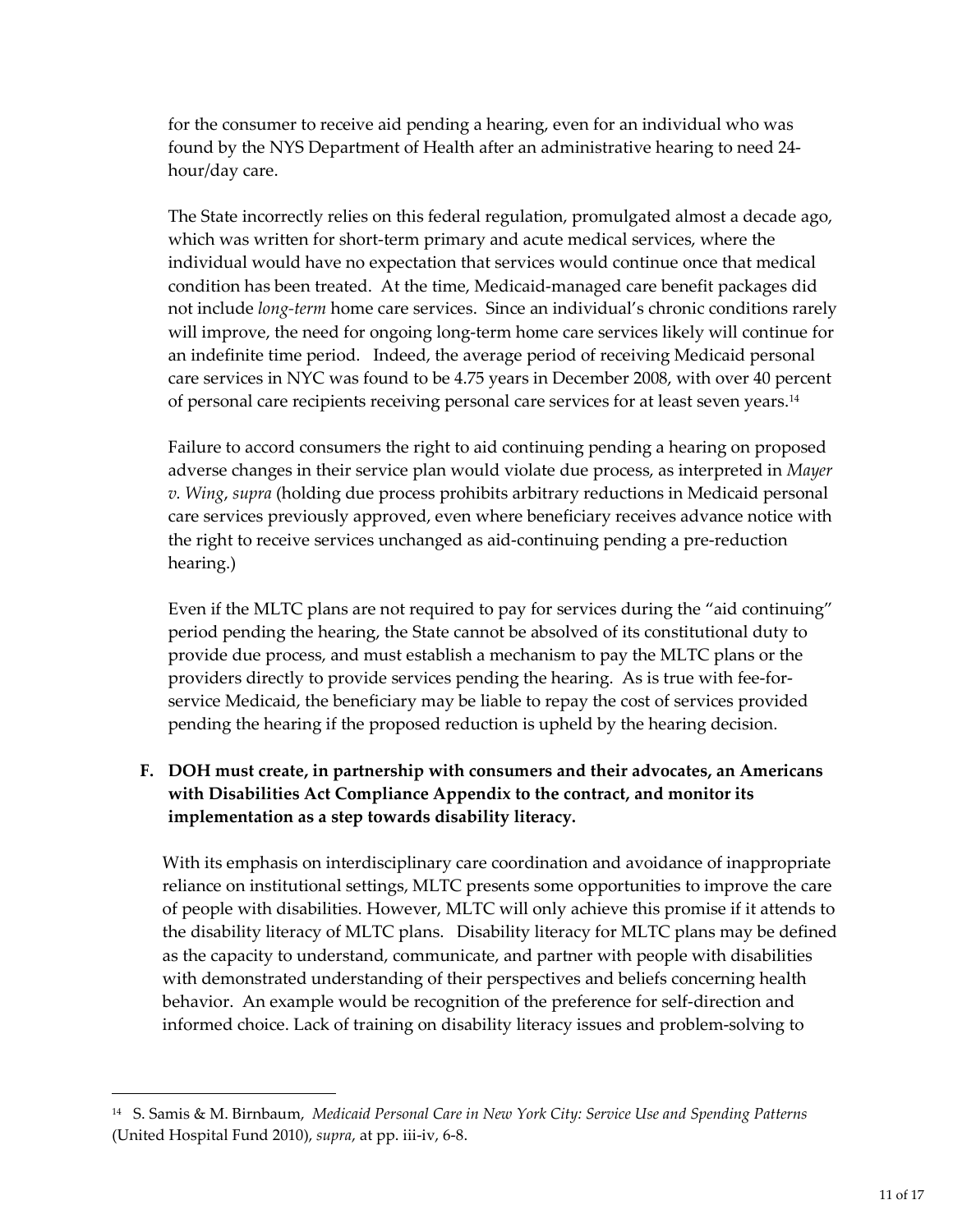remove barriers for health plan administrators, staff and care practitioners creates a very significant barrier to effective health care.

Disability literacy is critical to the success of the MLTC program. New York State recently has observed that people with disabilities requiring significant assistance have a lower health quality of life, engage in behaviors such as smoking that present health risks and engage in fewer health promoting activities such as exercise. They experience chronic conditions at a higher rate than people without disabilities.<sup>15</sup> They also experience health disparities and face significant problems accessing health services. For example, adults who are deaf report poor health with greater frequency than people who are not deaf, lack interpreters in health settings and fail to receive health information and instructions from practitioners. Adults with developmental disabilities are at higher risk of obesity, cardiovascular disease and hypertension than people without developmental disabilities. They encounter problems working with providers who do not give them enough time to undress, communicate or understand instructions.<sup>16</sup>

Managed long-term care can fulfill its promise of coordinating care and avoiding expensive and overly restrictive institutional placement, only if it addresses disability literacy issues.

An *Americans with Disabilities Act Compliance Appendix* to the contract would make provision for eradication of physical, communications-related, programmatic and attitudinal barriers. For example, MLTC Plans must be required to have and/or develop an experience and knowledge base to serve people with significant disabilities. Among issues to be considered are:

- A. the physical accessibility of administrative and provider facilities;
- B. willingness and capacity to provide written materials in alternate, accessible formats;
- C. expertise in assessing needs for adaptive equipment and environmental modifications, including wheelchair fitting and seating and home modifications, with policies and practices for approval of durable medical equipment and transportation that are consistent with applicable laws and promote independent living;
- D. understanding of, and the capacity to address, the housing and social service needs of participants;
- E. a proven and documented commitment to maintaining people in the most integrated setting;
- F. policies that facilitate the provision of reasonable accommodations to people with disabilities; and

<sup>&</sup>lt;sup>15</sup> New York State Department of Health, Disability and Health Program, "Chartbook on Disability in New York State, 2007, Results from the Behavioral Risk Factor Surveillance System." 2008.

<sup>&</sup>lt;sup>16</sup> National Council on Disabilities, "The Current State of Health Care for People with Disabilities," 2009.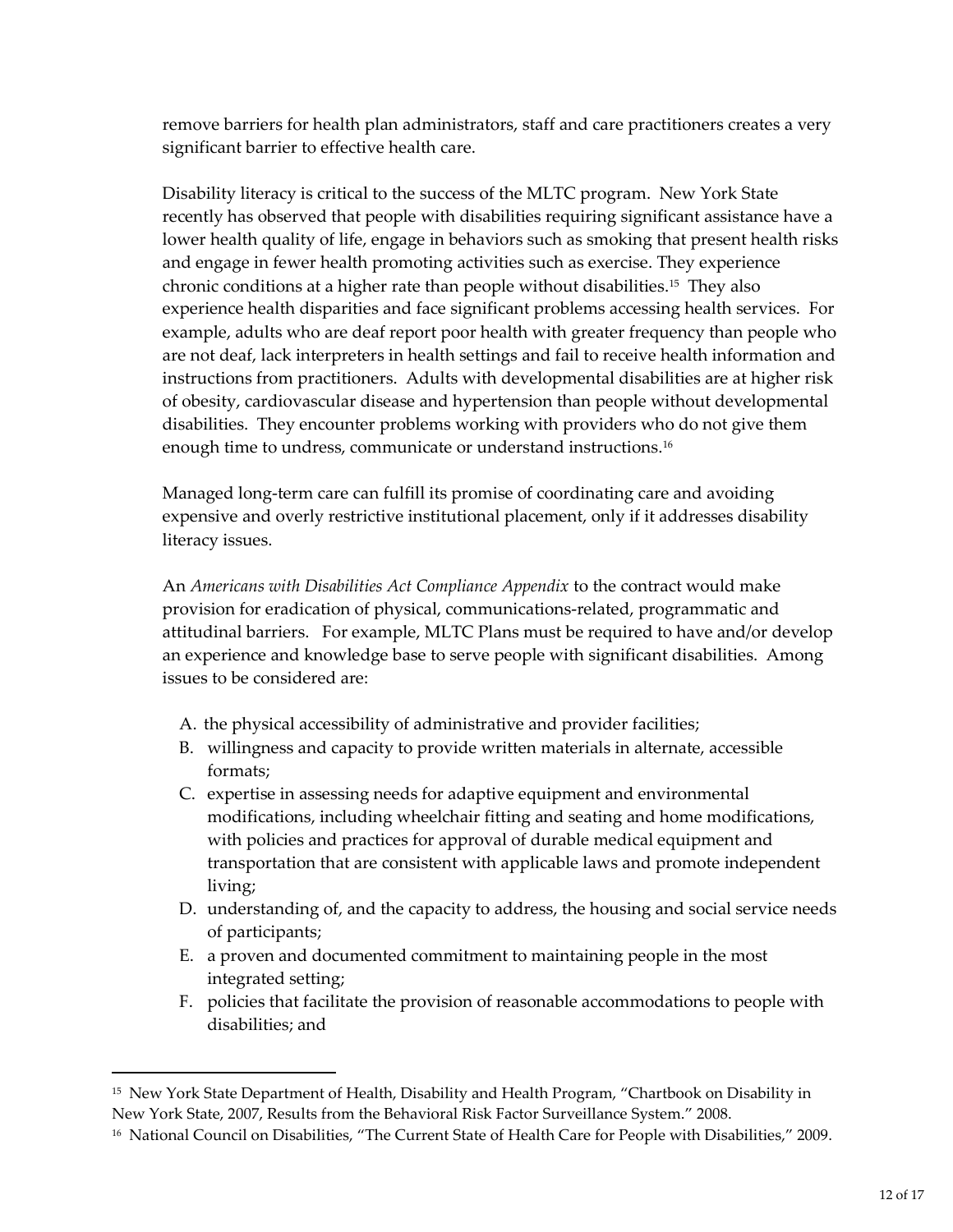G. provision of opportunities for plan participants to participate, in a significant manner, in the development of plan policies and practices.

# **4. ACCESS TO SPECIAL PROGRAM SERVICES**:

# **A. Long-Term Home Health Plan ("LTHHP" 1915(c) waiver)**

This 1915(c) waiver was renewed on Sept. 1, 2010 with new quality assurance and service package enhancements, along with new data collection and analysis requirements. *See* NYS DOH, 11 OLTC-ADM-1, *Long Term Home Health Care Program Waiver Renewal (*April 26, 2011)

http://www.health.ny.gov/health\_care/medicaid/publications/docs/adm/11oltcadm-1.pdf. The State has announced that MLTC plans will provide state plan services only. Thus LTHHP participants forced to enroll in MLTC will lose valuable waiver services. Additionally, married participants would lose spousal impoverishment protections approved in this waiver that are not available in MLTC programs.

**RECOMMENDATION**: Participants in this waiver should be excluded from mandatory managed long term care**,** since this 1915(c) waiver already has *cost neutrality* requirements and care management.

# **B. Consumer Directed Personal Assistance Program ("CDPAP") Services**

The State law authorizing DOH to submit this waiver expansion request requires MLTC plans "to offer and cover Consumer-Directed Personal Assistance (CDPAP) services for eligible persons who elect such services pursuant to Soc. Serv. L. 365-f." Part H, § 41-a. This provision holds the promise that consumers will continue to have the guaranteed option to self-manage their services through the CDPAP, as required by state law. However, we have concerns about how this requirement will be implemented. There is an inherent conflict in the notion of having a nurse manage a care plan for a consumer who is directing his or her own care. The recent release of CDPAP regulations<sup>17</sup> recognizes the unique self-management attribute of the model which is contradictory to nurse management and supervision of the consumer's care needs as delivered by consumer employed and trained Personal Assistants.

Other potential conflicts are inherent in the question of who will determine whether the consumer is self-directing or has a designated representative who is available and willing to direct his or her care plan. The MLTC plan may have a conflict of interest in being the decision maker on this issue. Consumers must receive notice of and the opportunity to appeal denial of eligibility for CDPAP services at a fair hearing, as they do now. DOH must consider the serious implications under the state and federal regulations discussed above as to whether the entity that provides such notice is the MLTC plan, the LDSS or another entity designated by DOH.

We also question whether MLTC plans will be required to contract with an independent CDPAP provider, or whether they or their existing sub-contractors of home care services

<sup>17</sup> NYCRR Title 18 Section 505.28 (g)(1).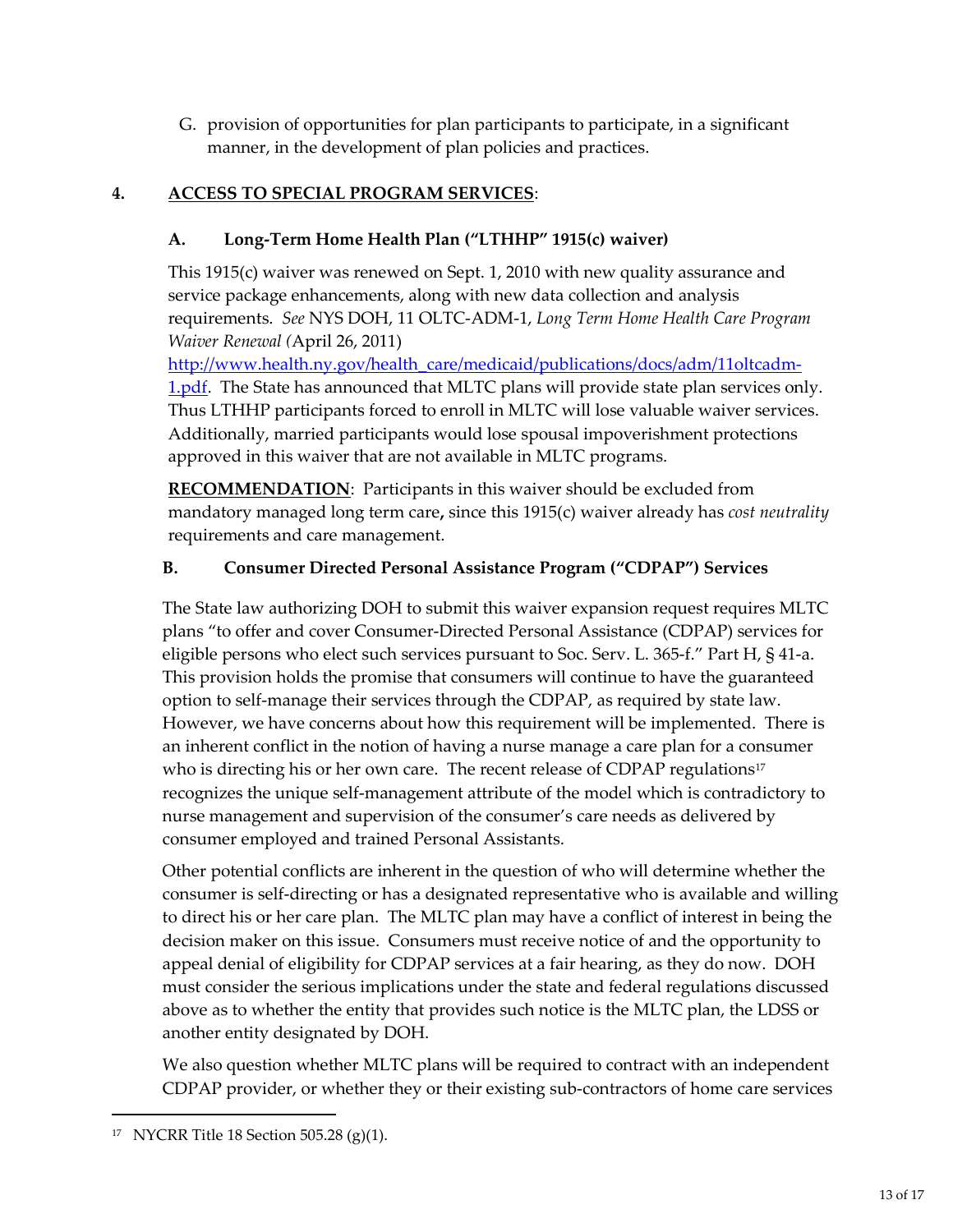will be allowed to develop in-house CDPAP programs. In the case of the latter, we would have serious concerns about the legal, regulatory, and values-based barriers that may impede traditional agencies that provide home care--whether licensed home care services agencies, CHHAs, or MLTC plans,--from fully embracing the idea of and providing consumer-directed personal assistance services. A specific balance of responsibility must be achieved between the consumer and the provider in order to maintain both the consumer's empowerment and to mitigate the provider's exposure to liability.

**RECOMMENDATION: Until the State develops adequate requirements to preserve the CDPAP model as developed in New York State, consumers enrolled in, or who wish to apply for the CDPAP program, should be exempted from mandatory enrollment in MLTC.**

### **5. A NEW POINT OF ENTRY THAT IS ACCESSIBLE FOR NYC RESIDENTS WITH DISABILITIES SEEKING COMMUNITY-BASED LONG-TERM CARE SERVICES TO APPLY FOR AND RENEW MEDICAID IS NOT YET DEVELOPED, TESTED OR PUBLICIZED, THREATENING TO DISRUPT CARE AND DENY ACCESS.**

Mandatory MLTC fundamentally alters the 30-year old system and entry point for 1,170 NYC residents to file Medicaid applications each month and 50,000 recipients to process annual Medicaid renewals. For over 30 years, New York City's Human Resources Administration (HRA) has maintained between one and three "one-stop" offices in each borough called "CASA offices," (also known as "CASAs") at which frail homebound seniors and people with disabilities can both apply for Medicaid and initiate a request for personal care services, and then annually renew eligibility for Medicaid.

*These CASAs accommodate the disabilities of many applicants by having a caseworker visit the applicant at home to complete the applications for both Medicaid and home care*. By simultaneously processing the dual applications for Medicaid and for personal care services, the CASA system is efficient and can approve Medicaid and home care within 45 -60 days. The State has not yet specified whether the CASAs will still accept and process the Medicaid applications through this system oriented for homebound people. If not, applications will have to be filed through the other Medicaid offices that serve all ages and populations. These offices do not have a reliable system for promptly accommodating the needs of people whose disabilities make travel difficult. If applicants are required to wait until Medicaid is approved—a period of at least 45 days—before they can apply to an MLTC plan, then such a waiting period will delay delivery of services significantly.

**Systems are not developed or ready to ensure continuity of home care when inevitable bureaucratic glitches occur in routine renewals for Medicaid after April 1, 2012.** Until now, NYC HRA CASAs handled the routine Medicaid renewals for personal care recipients to demonstrate continuing financial eligibility for Medicaid, accommodating their disabilities by assisting them with collecting documents via home visits. Given the huge volume of Medicaid renewals in NYC, errors commonly happen, with vulnerable clients experiencing lapses in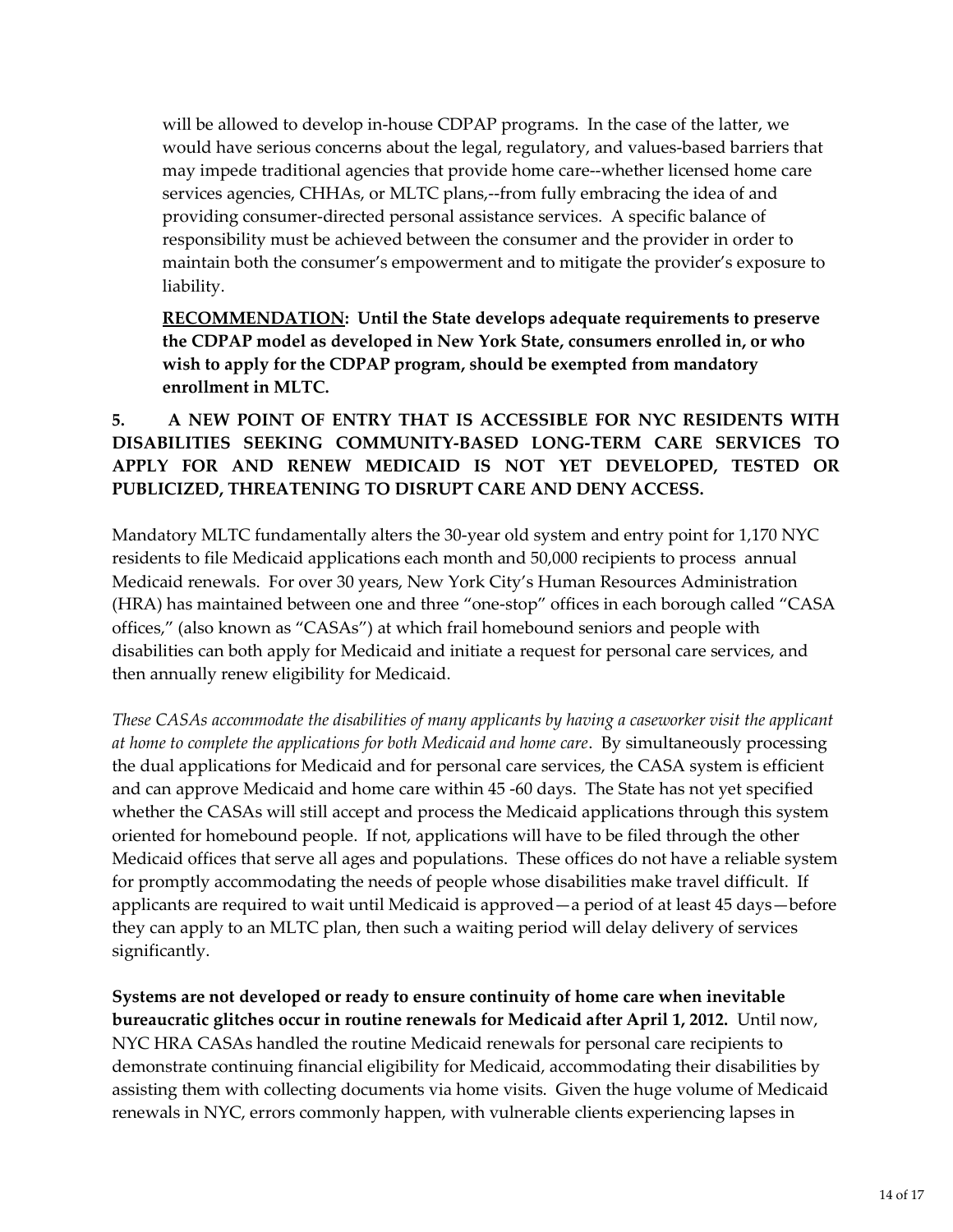Medicaid coverage due to renewal paperwork that was lost in the mail or was never processed. *The current NYC HRA policy ensures that vital personal care services are not disrupted during any temporary lapse in Medicaid due to such renewal errors.* HRA has exercised its contractual authority with personal care providers to direct them to continue providing services while the problem is being corrected. Under managed care, however, if the managed care plan does not receive their monthly capitation payment because Medicaid eligibility erroneously has lapsed due to a bureaucratic error, plans may and have been known to discontinue home care services, leaving vulnerable seniors and people with disabilities at risk of severe harm.

**RECOMMENDATION:** It is critical that mandatory enrollment not commence until procedures are established to ensure that no vital Medicaid home care will be discontinued during temporary lapses in Medicaid pending resolution of renewal/ recertification errors, and to ensure that Medicaid applications and requests for home care services are expeditiously processed in ways that reasonably accommodate the disabilities of the applicants.

**\* \* \***

Thank you for the opportunity to voice these concerns. We would welcome the opportunity to meet to discuss these issues.

Very truly yours,

Susa Dorhan

Susan Dooha, Esq., Director Center for Independence of the Disabled, NY Clinical Professor of Law & Director 841 Broadway New York, NY 10003 (212) 674-2300 sdooha@cidny.org

Roberta Mueller, Esq. Co-Director, Disability Justice Program New York Lawyers for the Public Interest 151 West 30th, 11th Floor New York, NY 10001 (212) 336-9312 Rmueller@nylpi.org

Liliana Vaamonde, Esq. Director, Health Law Unit The Legal Aid Society 199 Water St. 3rd Fl. New York, NY 10038 (212) 577-3394 lkvaamonde@legal-aid.org Leslie Salzman, Esq. Cardozo Bet Tzedek Legal Services Clinic Cardozo Law School 55 Fifth Ave. New York, NY 10003 (212) 790-0240 salzman@yu.edu

Jane Greengold Stevens, Esq. Benjamin Taylor, Esq. New York Legal Assistance Group 450 W. 33rd Street, 11th fl. New York, NY 10001-2603 (212) 750-0700 jstevens@nylag.org

Nina Keilin, Esq. 130 West 42nd Street #1801 New York NY 10036 (212) 302-7760 ninakeilin@aol.com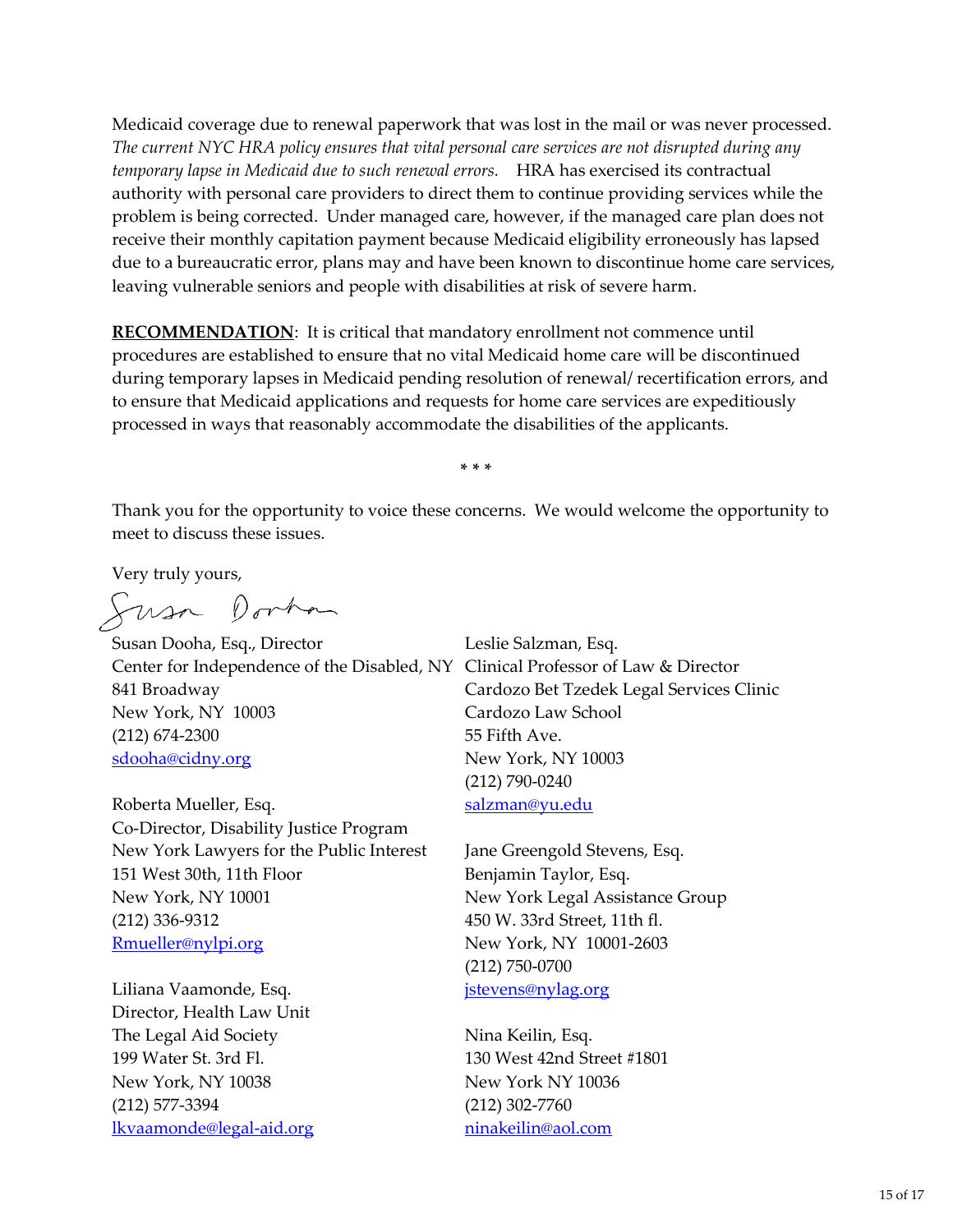Trilby de Jung, Esq. Empire Justice Center One West Main Street #200 Rochester, NY 14614 (585) 295-5722 tdejung@empirejustice.org

Joseph Rosenberg Professor & Supervising Attorney Elder Law Clinic Main Street Legal Services, Inc. CUNY School of Law 65-21 Main Street Flushing, NY 11367 rosenberg@mail.law.cuny.edu

On behalf of the following organizations:

ADAPT – NYC Alzheimer's Association, New York City Chapter ARISE Independent Living Center, Oswego NY Bronx Independent Living Services Brooklyn Center for Independence of the Disabled Center for Independence of the Disabled, NY Coalition of Institutionalized Aged and Disabled Commission on the Public's Health System in New York City Goldfarb Abrandt Salzman & Kutzin LLP Home Care Council of New York City Independent Living Center of the Hudson Valley, Inc. JASA/Legal Services for the Elderly in Queens Legal Aid Society Legal Service NYC Legal Services NYC – Brooklyn Branch Lenox Hill Neighborhood House Medicaid Matters NY Metropolitan Council on Jewish Poverty MFY Legal Services, Inc. Morningside Retirement and Health Services (MRHS) New York Association on Independent Living (NYAIL) New York Lawyers for the Public Interest New York Legal Assistance Group Queens Legal Services Self-Advocacy Association of New York State Selfhelp Community Services, Inc. Southern Tier Independence Center United Jewish Council of the East Side, Inc. United Spinal Association Westchester Disabled on the Move, Inc. Yad HaChazakah-The Jewish Disability Empowerment Center Inc.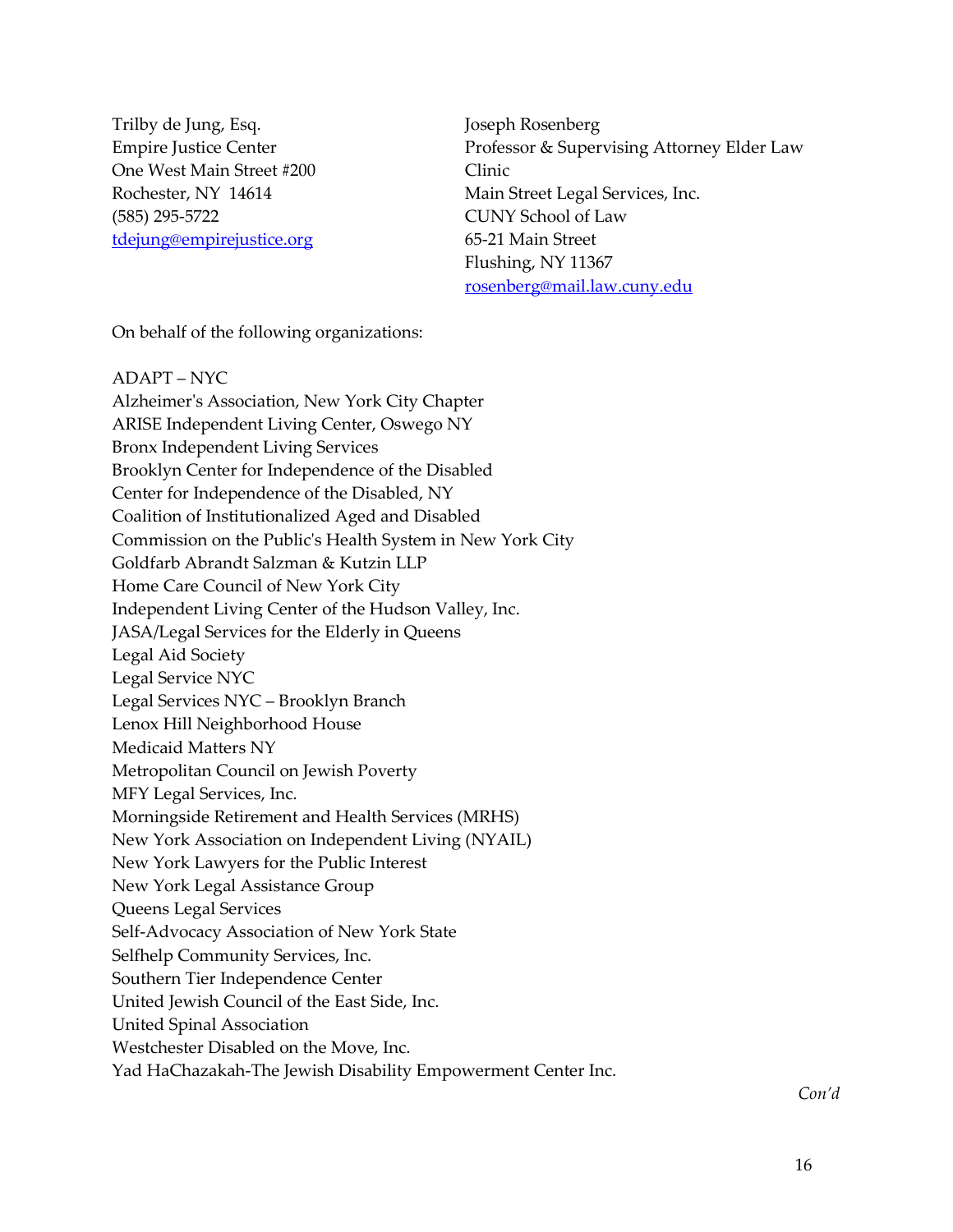Cc: Richard Jensen, Center for Medicare & Medicaid Services - Division of State Demonstrations & Waivers Jason Helgerson, New York State Medicaid Director Mark Kissinger, New York State Dep't. of Health Vallencia Lloyd, New York State Dep't. of Health

Senator Kirstin Gillibrand Senator Charles Schumer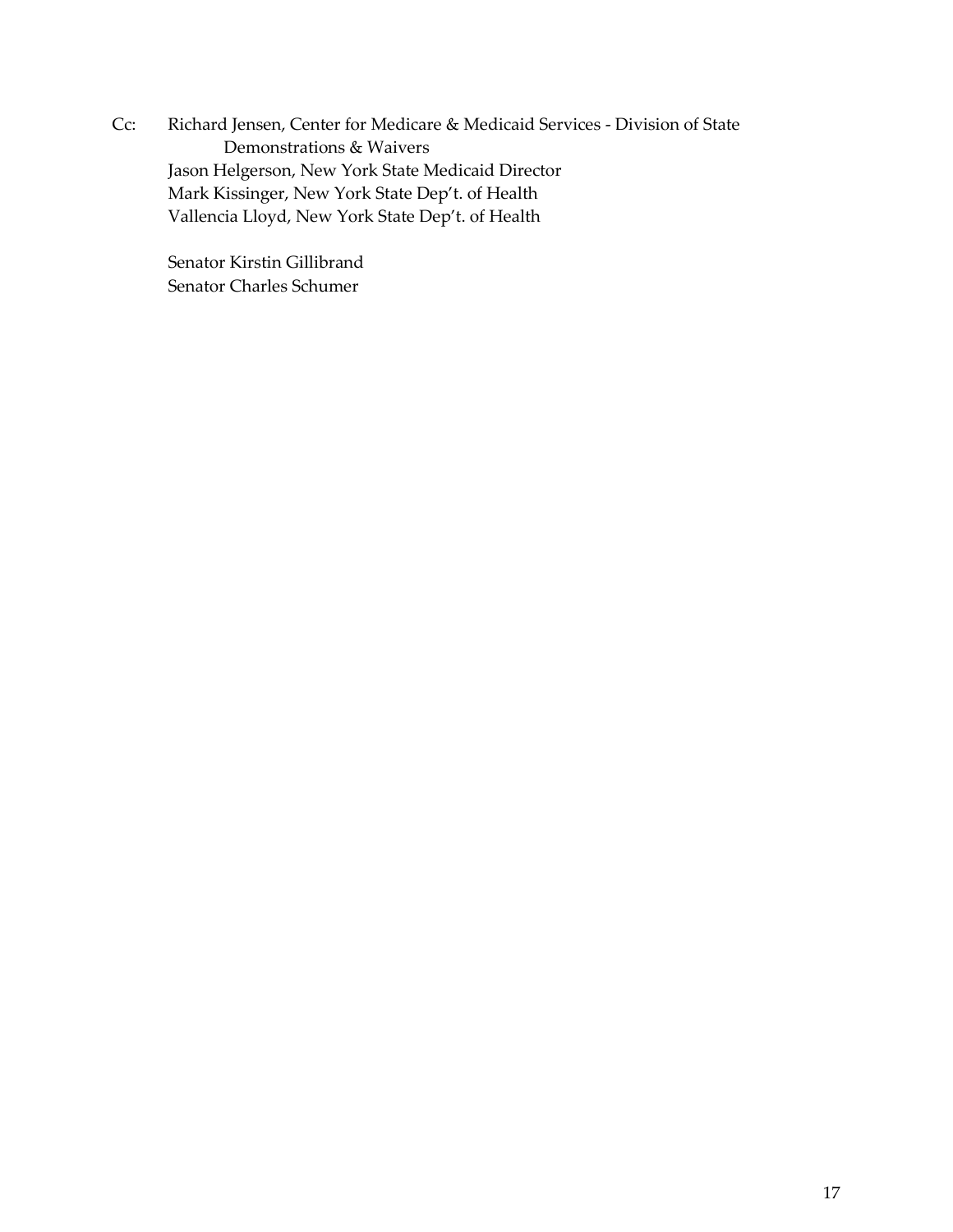# EXHIBIT A

# Personal Care Aid Utilization Comparison in MLTC Plans in NYC

Based on MLTC Cost Reports filed with State DOH for 2009 Q4

Data obtained through Freedom of Information Request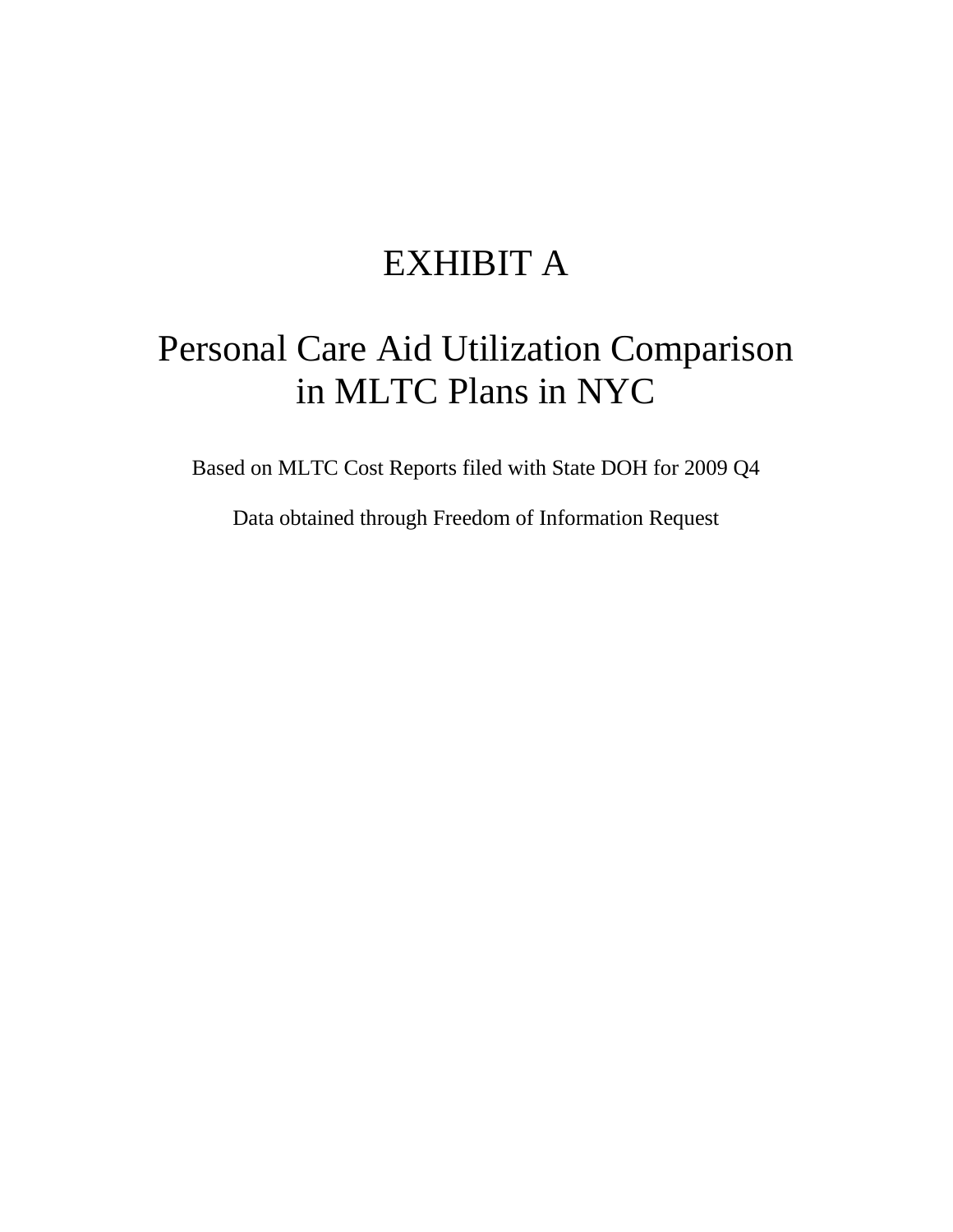# Personal Care Aide Utilization Comparison<br>in MLTC Plans in NYC

**2009 Q4** 

|                                               | ៊ូ               |         |             | Guildnet     | <b>HomeFirst</b>                           |                |             | ミの                             |
|-----------------------------------------------|------------------|---------|-------------|--------------|--------------------------------------------|----------------|-------------|--------------------------------|
| Exhibit A5 - Personal Care Hours Year-to-Date | <b>Avg Hours</b> | रू<br>प | Avg Hours   | %<br>م       | Avg Hours                                  | $\frac{26}{3}$ | Avg Hours   | 10%                            |
|                                               | マミャミ             | Members | <b>PMPM</b> | Memb<br>siad | <b>MdMd</b>                                | Members        | <b>DNPM</b> | <b>Members</b>                 |
| Member Breakdown by Category and Use          |                  |         |             |              |                                            |                |             |                                |
| Category Based on Hours per Month             |                  |         |             |              |                                            |                |             |                                |
| 700+ hours per month                          | 7237             | 8.0%    | 727.2       | 960.9        | 720.0                                      | 1.196          | 735.3       | 22%                            |
| 480-699 hours per month                       | 91019            | 3.7%    | 578.4       | 2.5%         |                                            | 0.4%           | 606.1       | 0.3%                           |
| 320-479 hours per month                       | 366.8            | 8.2%    | 358.6       | 5.2%         |                                            | 121%           | 360.0       |                                |
| 240-319 hours per month                       | 260.6            | 10.0%   | 269.7       | 8.7%         | 573.5<br>297.2.9.3.6<br>272.9.3.6<br>102.6 | 10.4%          | 268.6       | $3.5\%$<br>$8.5\%$<br>$21.7\%$ |
| 160-239 hours per month                       | 193.8            | 21.2%   | 183.5       | 18.6%        |                                            | 21.0%          |             |                                |
| 80-159 hours per month                        | 116.2            | 27.7%   | 104.7       | $404\%$      |                                            | 38.3%          | 194.6       | 41.1%                          |
| 1-79 hours per month                          | ပ္ပ<br>စ         | 21.0%   | 0.05        | 9,931        | 40.5                                       | 16.7%          | 44.8        | 24.6%                          |
| TOTAL                                         | $\frac{5}{8}$    |         | -86.0       |              | 173.6                                      |                | 140.2       |                                |
| AVQ Hrs per Veek (PNPM x 12 / 32)             | 0.50             |         | 42.9        |              | $-40.1$                                    |                | 22.4        |                                |
| Unit Cost                                     | \$15.51          |         | \$13.26     |              | 813.89                                     |                | 18.37       |                                |
|                                               |                  |         |             |              |                                            |                |             |                                |

MLTC Cost Report data for the period ending 12/31/09. Source: NYSDOH